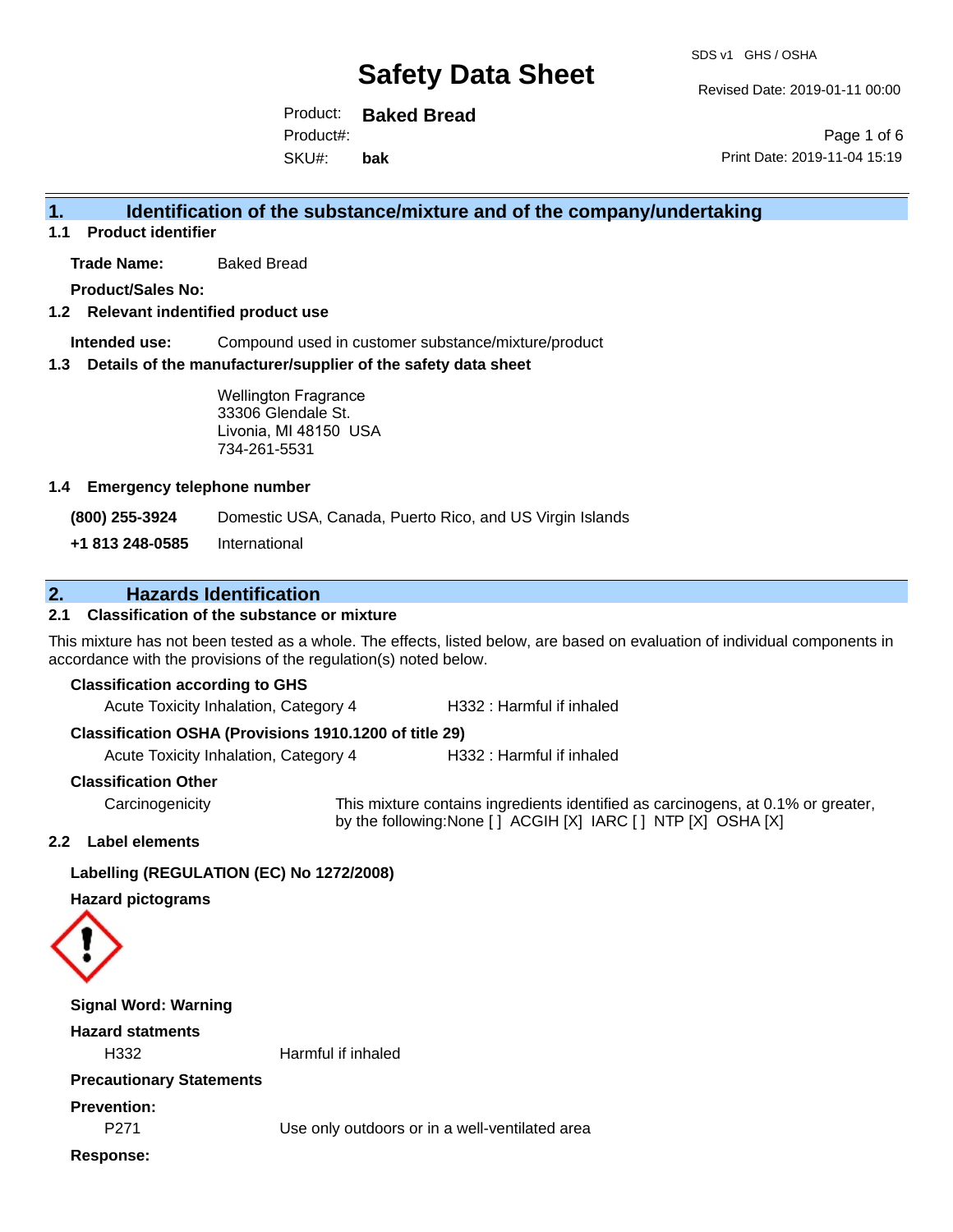SDS v1 GHS / OSHA

Revised Date: 2019-01-11 00:00

|           | Product: Baked Bread |
|-----------|----------------------|
| Product#: |                      |
| SKU#:     | bak                  |

Page 2 of 6 Print Date: 2019-11-04 15:19

```
P304 + P312 + P340 IF INHALED: Call a POISON CENTER or doctor/physician if you feel unwell Remove victim
            to fresh air and keep at rest in a position comfortable for breathing
```
#### **2.3 Other Hazards**

**no data available**

### **3. Composition/Information on Ingredients**

### **3.1 Mixtures**

This product is a complex mixture of ingredients, which contains among others the following substance(s), presenting a health or environmental hazard within the meaning of the UN Globally Harmonized System of Classification and Labeling of Chemicals (GHS):

See Section 16 for full text of GHS classification codes which where not shown in section 2

Total Hydrocarbon Content  $(\% w/w) = 0.00$ 

| 4.<br><b>First Aid Measures</b>                                                   |                                                                                                               |
|-----------------------------------------------------------------------------------|---------------------------------------------------------------------------------------------------------------|
| <b>Description of first aid measures</b><br>4.1                                   |                                                                                                               |
| Inhalation:                                                                       | Remove from exposure site to fresh air and keep at rest.<br>Obtain medical advice.                            |
| <b>Eye Exposure:</b>                                                              | Flush immediately with water for at least 15 minutes.<br>Contact physician if symptoms persist.               |
| <b>Skin Exposure:</b>                                                             | Remove contaminated clothes. Wash thoroughly with water (and soap).<br>Contact physician if symptoms persist. |
| Ingestion:                                                                        | Rinse mouth with water and obtain medical advice.                                                             |
| Most important symptoms and effects, both acute and delayed<br>4.2                |                                                                                                               |
| <b>Symptoms:</b>                                                                  | no data available                                                                                             |
| Risks:                                                                            | Refer to Section 2.2 "Hazard Statements"                                                                      |
|                                                                                   |                                                                                                               |
| Indication of any immediate medical attention and special treatment needed<br>4.3 |                                                                                                               |
| Treatment:                                                                        | Refer to Section 2.2 "Response"                                                                               |
|                                                                                   |                                                                                                               |
| 5.<br><b>Fire-Fighting measures</b>                                               |                                                                                                               |
| <b>Extinguishing media</b><br>5.1                                                 |                                                                                                               |
| Suitable:                                                                         | Carbon dioxide (CO2), Dry chemical, Foam                                                                      |
| Unsuitable                                                                        | Do not use a direct water jet on burning material                                                             |
| Special hazards arising from the substance or mixture<br>5.2                      |                                                                                                               |
| During fire fighting:<br><b>Advice for firefighters</b><br>5.3                    | Water may be ineffective                                                                                      |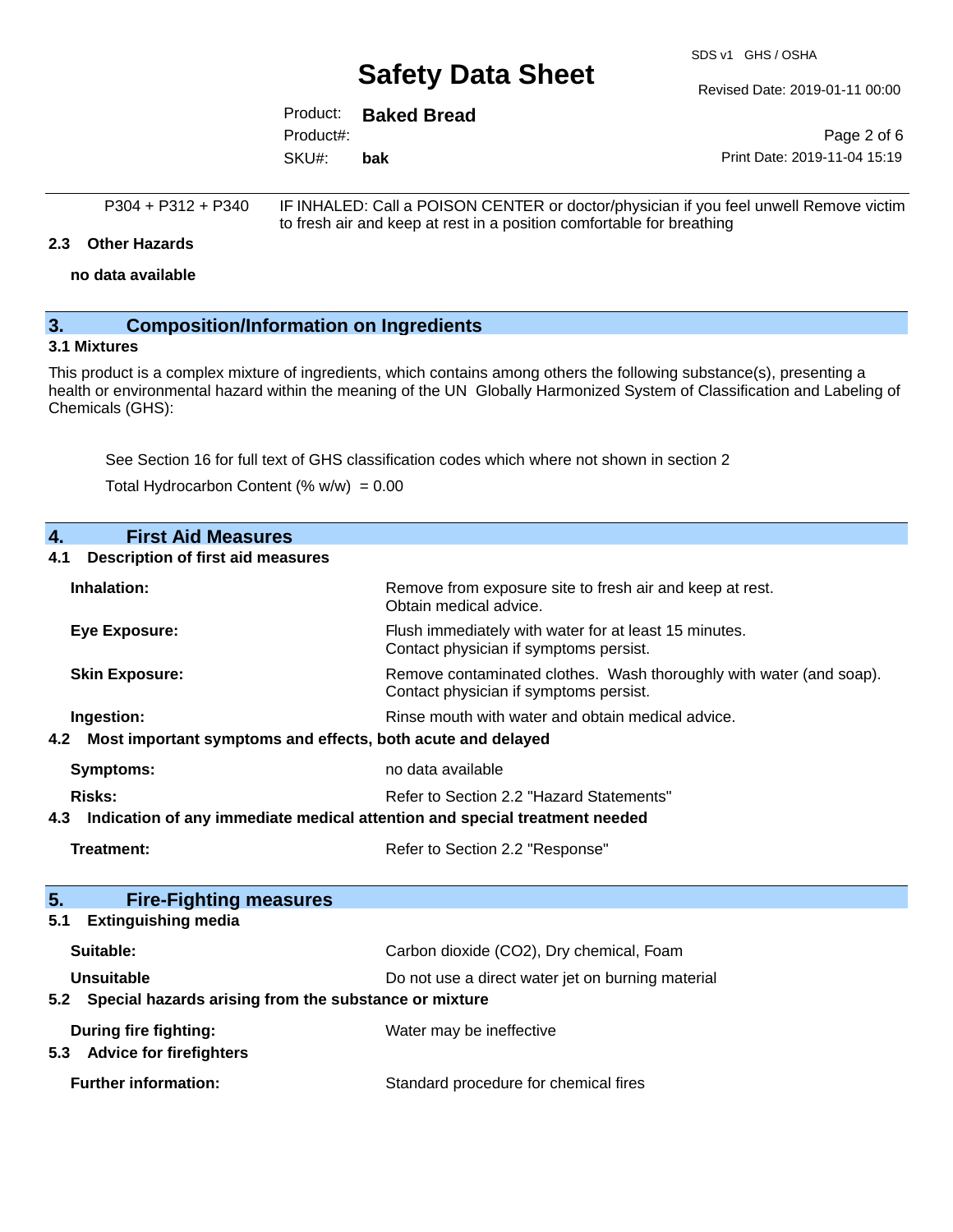Revised Date: 2019-01-11 00:00

Product: **Baked Bread** SKU#: Product#: **bak**

Page 3 of 6 Print Date: 2019-11-04 15:19

#### **6. Accidental Release Measures**

### **6.1 Personal precautions, protective equipment and emergency procedures**

Avoid inhalation and contact with skin and eyes. A self-contained breathing apparatus is recommended in case of a major spill.

#### **6.2 Environmental precautions**

Keep away from drains, soil, and surface and groundwater.

#### **6.3 Methods and materials for containment and cleaning up**

Clean up spillage promptly. Remove ignition sources. Provide adequate ventilation. Avoid excessive inhalation of vapors. Gross spillages should be contained by use of sand or inert powder and disposed of according to the local regulations.

#### **6.4 Reference to other sections**

Not Applicable

### **7. Handling and Storage**

#### **7.1 Precautions for safe handling**

Apply according to good manufacturing and industrial hygiene practices with proper ventilation. Do not drink, eat or smoke while handling. Respect good personal hygiene.

#### **7.2 Conditions for safe storage, including any incompatibilities**

Store in a cool, dry and ventilated area away from heat sources and protected from light in tightly closed original container. Avoid uncoated metal container. Keep air contact to a minimum.

#### **7.3 Specific end uses**

No information available

#### **8. Exposure Controls/Personal Protection**

#### **8.1 Control parameters**

| <b>Exposure Limits:</b> |  |  |  | Contains no substances with occupational exposure limit values. |  |
|-------------------------|--|--|--|-----------------------------------------------------------------|--|
|-------------------------|--|--|--|-----------------------------------------------------------------|--|

**Engineering Controls:** Use local exhaust as needed.

#### **8.2 Exposure controls - Personal protective equipment**

| Eye protection:                | Tightly sealed goggles, face shield, or safety glasses with brow guards and side shields, etc.<br>as may be appropriate for the exposure |
|--------------------------------|------------------------------------------------------------------------------------------------------------------------------------------|
| <b>Respiratory protection:</b> | Avoid excessive inhalation of concentrated vapors. Apply local ventilation where appropriate.                                            |
| <b>Skin protection:</b>        | Avoid Skin contact. Use chemically resistant gloves as needed.                                                                           |

#### **9. Physical and Chemical Properties**

#### **9.1 Information on basic physical and chemical properties**

| Appearance:            | Liquid               |
|------------------------|----------------------|
| Odor:                  | Conforms to Standard |
| Color:                 | Colorless            |
| Viscosity:             | Liquid               |
| <b>Freezing Point:</b> | Not determined       |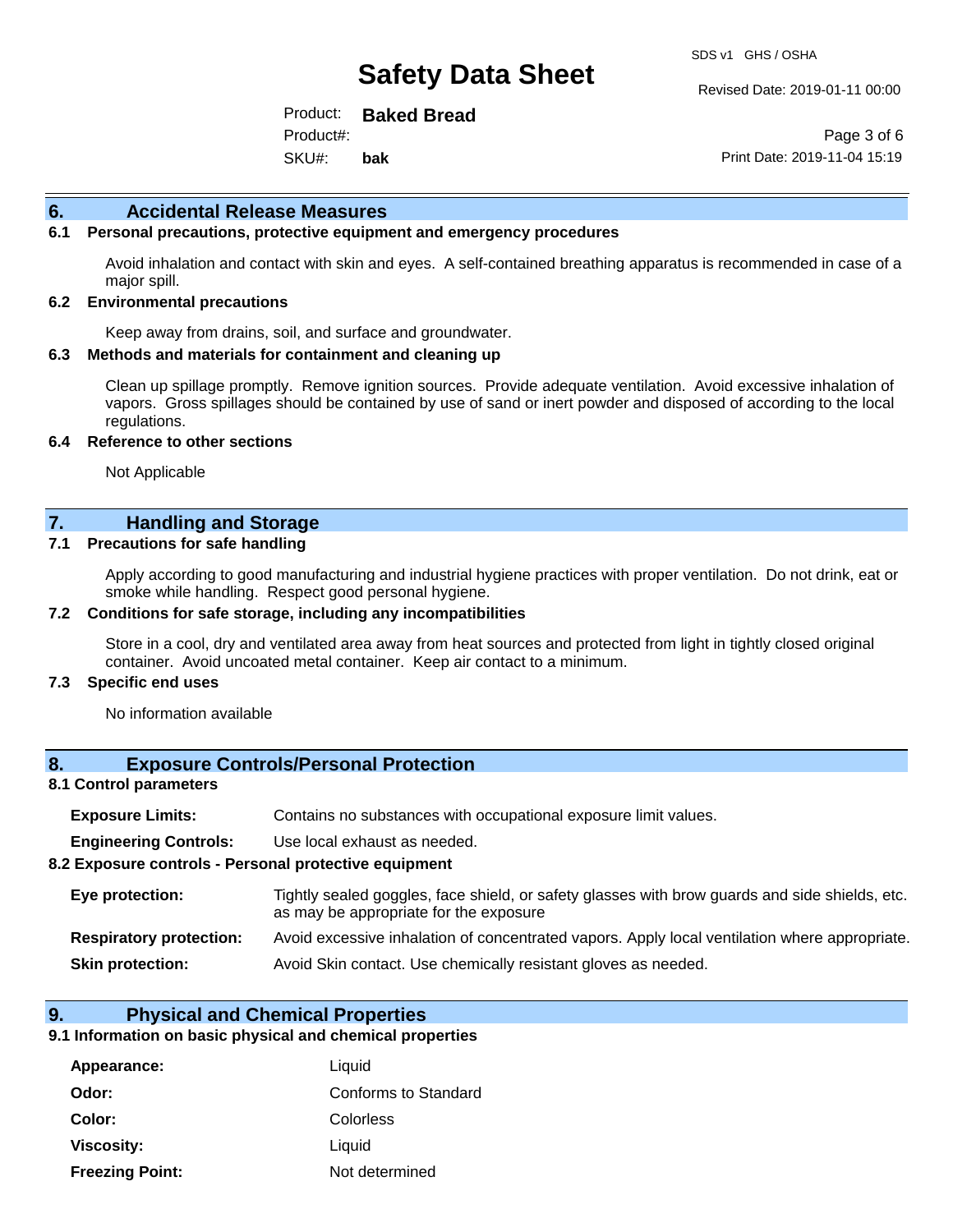Revised Date: 2019-01-11 00:00

Product: **Baked Bread** SKU#: Product#: **bak**

Page 4 of 6 Print Date: 2019-11-04 15:19

| <b>Boiling Point:</b>        | Not determined     |
|------------------------------|--------------------|
| <b>Melting Point:</b>        | Not determined     |
| <b>Flashpoint (CCCFP):</b>   | $>200$ F (93.33 C) |
| <b>Auto flammability:</b>    | Not determined     |
| <b>Explosive Properties:</b> | None Expected      |
| <b>Oxidizing properties:</b> | None Expected      |
| Vapor Pressure (mmHg@20 C):  | 0.0042             |
| %VOC:                        | 0.00               |
| Specific Gravity @ 25 C:     | 0.9835             |
| Density @ 25 C:              | 0.9805             |
| Refractive Index @ 20 C:     | 1.4900             |
| Soluble in:                  | Oil                |

## **10. Stability and Reactivity**

| <b>10.1 Reactivity</b>                  | None                                               |
|-----------------------------------------|----------------------------------------------------|
| <b>10.2 Chemical stability</b>          | Stable                                             |
| 10.3 Possibility of hazardous reactions | None known                                         |
| <b>10.4 Conditions to avoid</b>         | None known                                         |
| 10.5 Incompatible materials             | Strong oxidizing agents, strong acids, and alkalis |
| 10.6 Hazardous decomposition products   | None known                                         |

## **11. Toxicological Information**

## **11.1 Toxicological Effects**

Acute Toxicity Estimates (ATEs) based on the individual Ingredient Toxicity Data utilizing the "Additivity Formula"

| Acute toxicity - Oral - (Rat) mg/kg                | Not classified - the classification criteria are not met |
|----------------------------------------------------|----------------------------------------------------------|
| Acute toxicity - Dermal - (Rabbit) mg/kg           | Not classified - the classification criteria are not met |
| Acute toxicity - Inhalation - (Rat) mg/L/4hr       | (LD50: 10.7005) Harmful if inhaled                       |
| <b>Skin corrosion / irritation</b>                 | Harmful if inhaled                                       |
| Serious eye damage / irritation                    | Not classified - the classification criteria are not met |
| <b>Respiratory sensitization</b>                   | Not classified - the classification criteria are not met |
| <b>Skin sensitization</b>                          | Not classified - the classification criteria are not met |
| <b>Germ cell mutagenicity</b>                      | Not classified - the classification criteria are not met |
| Carcinogenicity                                    | Not classified - the classification criteria are not met |
| <b>Reproductive toxicity</b>                       | Not classified - the classification criteria are not met |
| Specific target organ toxicity - single exposure   | Not classified - the classification criteria are not met |
| Specific target organ toxicity - repeated exposure | Not classified - the classification criteria are not met |
| <b>Aspiration hazard</b>                           | Not classified - the classification criteria are not met |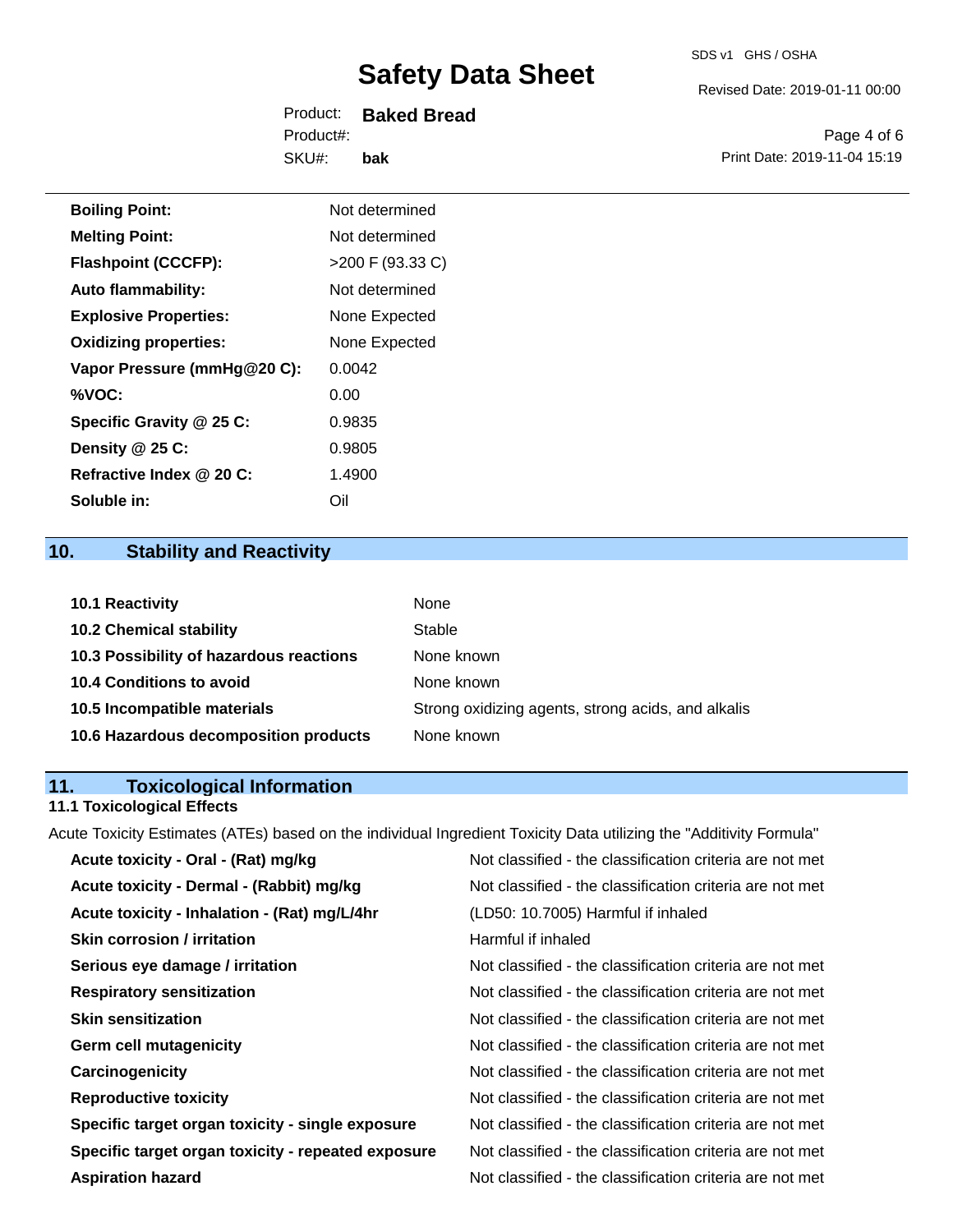Revised Date: 2019-01-11 00:00

Product: **Baked Bread** SKU#: Product#: **bak**

Page 5 of 6 Print Date: 2019-11-04 15:19

## **12. Ecological Information**

|  |  | 12.1 Toxicity |
|--|--|---------------|
|--|--|---------------|

| <b>Acute acquatic toxicity</b>     | Not classified - the classification criteria are not met |
|------------------------------------|----------------------------------------------------------|
| <b>Chronic acquatic toxicity</b>   | Not classified - the classification criteria are not met |
| <b>Toxicity Data on soil</b>       | no data available                                        |
| <b>Toxicity on other organisms</b> | no data available                                        |
|                                    |                                                          |
| 12.2 Persistence and degradability | no data available                                        |
| 12.3 Bioaccumulative potential     | no data available                                        |
| 12.4 Mobility in soil              | no data available                                        |
| 12.5 Other adverse effects         | no data available                                        |

#### **13. Disposal Conditions**

#### **13.1 Waste treatment methods**

Do not allow product to reach sewage systems. Dispose of in accordance with all local and national regulations. Send to a licensed waste management company.

## **14. Transport Information**

**15. Regulatory Information** 

| <b>Marine Pollutant</b><br>No            |              |                                     |                 |        |
|------------------------------------------|--------------|-------------------------------------|-----------------|--------|
| Regulator                                | <b>Class</b> | <b>Pack Group</b>                   | <b>Sub Risk</b> | UN-nr. |
| U.S. DOT (Non-Bulk)                      |              | Not Regulated - Not Dangerous Goods |                 |        |
| <b>Chemicals NOI</b>                     |              |                                     |                 |        |
| <b>ADR/RID (International Road/Rail)</b> |              | Not Regulated - Not Dangerous Goods |                 |        |
| <b>Chemicals NOI</b>                     |              |                                     |                 |        |
| <b>IATA (Air Cargo)</b>                  |              | Not Regulated - Not Dangerous Goods |                 |        |
| <b>Chemicals NOI</b>                     |              |                                     |                 |        |
| <b>IMDG (Sea)</b>                        |              | Not Regulated - Not Dangerous Goods |                 |        |
| <b>Chemicals NOI</b>                     |              |                                     |                 |        |

| 15. I<br><b>Requiatory Information</b>    |                                                              |
|-------------------------------------------|--------------------------------------------------------------|
| <b>U.S. Federal Regulations</b>           |                                                              |
| <b>TSCA (Toxic Substance Control Act)</b> | All components of the substance/mixture are listed or exempt |
| 40 CFR(EPCRA, SARA, CERCLA and CAA)       | This product contains the following components:              |
| $6422 - 86 - 2$ 229-176-9 > 80 %          | Dioctyl Tere Phthalate (DOTP)                                |
| <b>U.S. State Regulations</b>             |                                                              |
| <b>California Proposition 65 Warning</b>  | This product contains the following components:              |
| $204 - 211 - 0 > 80 \%$<br>117-81-7       | Diethyl Hexyl Phthalate                                      |
| <b>Canadian Regulations</b>               |                                                              |